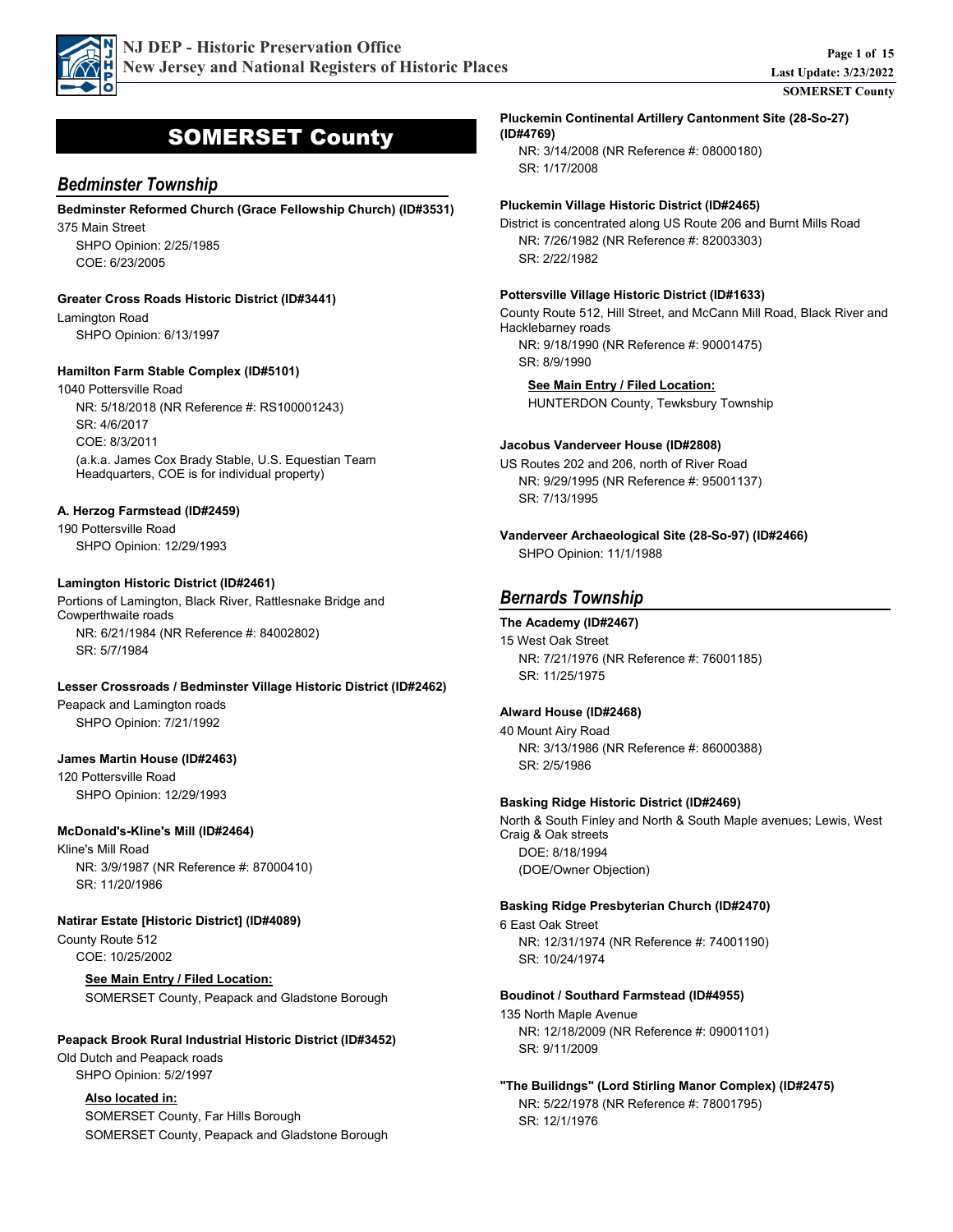

#### **Coffee House (ID#2471)**

214 North Maple Avenue SR: 3/28/1977 NR: 11/7/1977 (NR Reference #: 77000906)

#### **Franklin Corners Historic District (ID#2472)**

Hardscrabble and Childs roads SR: 12/12/1974 NR: 5/12/1975 (NR Reference #: 75001159)

#### **Gladstone Branch of the Delaware, Lackawanna and Western (DL&W) Railroad Historic District (ID#5030)**

NJ Transit Gladstone Line between Peapack and Gladstone Borough and Summit City

SHPO Opinion: 10/20/2010

#### **See Main Entry / Filed Location:**

SOMERSET County, Peapack and Gladstone Borough

#### **Kennedy-Martin-Stelle Farmstead (ID#4200)**

450 King George Road COE: 5/14/2001 SR: 6/9/2003 NR: 5/5/2004 (NR Reference #: 03000868) (Referred to in COE as "Reverend Samuel Kennedy Parsonage Farmstead")

#### **Liberty Corner Historic District (ID#2473)**

Church Street, Lyons Road, and Valley Road SR: 8/16/1991 NR: 10/11/1991 (NR Reference #: 91001477)

#### **Lyons Railroad Station (ID#2474)**

Lyons Road SR: 3/17/1984 NR: 6/22/1984 (NR Reference #: 84002805) (Thematic Nomination of Operating Passenger Railroad Stations [ID#5080])

#### **Lyons Veterans Administration Hospital Historic District (ID#2476)**

151 Knollcroft Road SHPO Opinion: 6/12/1980 DOE: 11/26/1980 SR: 4/29/2013 NR: 7/3/2013 (NR Reference #: 13000461) (United States Second Generation Veterans Hospitals MPDF)

#### **PSE&G Roseland to Branchburg Segment of the Roseland to Pleasant Valley Transmission Line (NHL, ID#5786)**

SHPO Opinion: 8/14/2020 (Extends from Livingston Township in Essex County to Branchburg Township in Somerset County)

# *Bernardsville Borough*

# **Bernardsville Railroad Station (ID#2477)**

US Route 202, Mine Brook Road SHPO Opinion: 9/1/1978 SR: 3/17/1984 NR: 6/22/1984 (NR Reference #: 84002786) (Thematic Nomination of Operating Passenger Railroad Stations [ID#5080])

#### **Bernardsville Municipal Building (ID#2901)**

Mine Brook Road SHPO Opinion: 2/27/1995

NR: 11/23/2020 (NR Reference #: MC100005810) **Country Place-Era Resources of the NJ Somerset Hills, 1872 ca.1940 MPDF (ID#5240)**

SR: 2/21/2013

#### **Dunster-Squibb House (ID#4997)**

189 Mine Brook Road (Route 202) COE: 8/6/2010 SR: 10/16/2013 (The Dunster Farmstead, The Orchard)

#### **Gill-Saint Bernards Lower School (ID#2478)**

Claremont Road SHPO Opinion: 6/11/1993

#### **Gladstone Branch of the Delaware, Lackawanna and Western (DL&W) Railroad Historic District (ID#5030)**

NJ Transit Gladstone Line between Peapack and Gladstone Borough and Summit City

SHPO Opinion: 10/20/2010

**See Main Entry / Filed Location:** SOMERSET County, Peapack and Gladstone Borough

#### **Morristown National Historical Park (ID#3381)**

SR: 5/27/1971 NR: 10/15/1966 (NR Reference #: 66000053)

(National Historic Site; Four discontiguous units: Washington's Headquarters, Fort Nonsense, Jockey Hollow, and New Jersey Brigade Encampment. Additional documentation accepted by the Keeper of the National Register 2/27/80.)

## **See Main Entry / Filed Location:**

MORRIS County, Morristown Town

#### **Olcott Avenue Historic District (ID#4896)**

Portions of Olcott, Childsworth, & Highview Avenues and Church Street SR: 5/20/2009 NR: 11/20/2009 (NR Reference #: 09000940)

#### **John Parker Tavern (ID#2479)**

2 Morristown Road SR: 4/15/1978 NR: 12/14/1978 (NR Reference #: 78001796)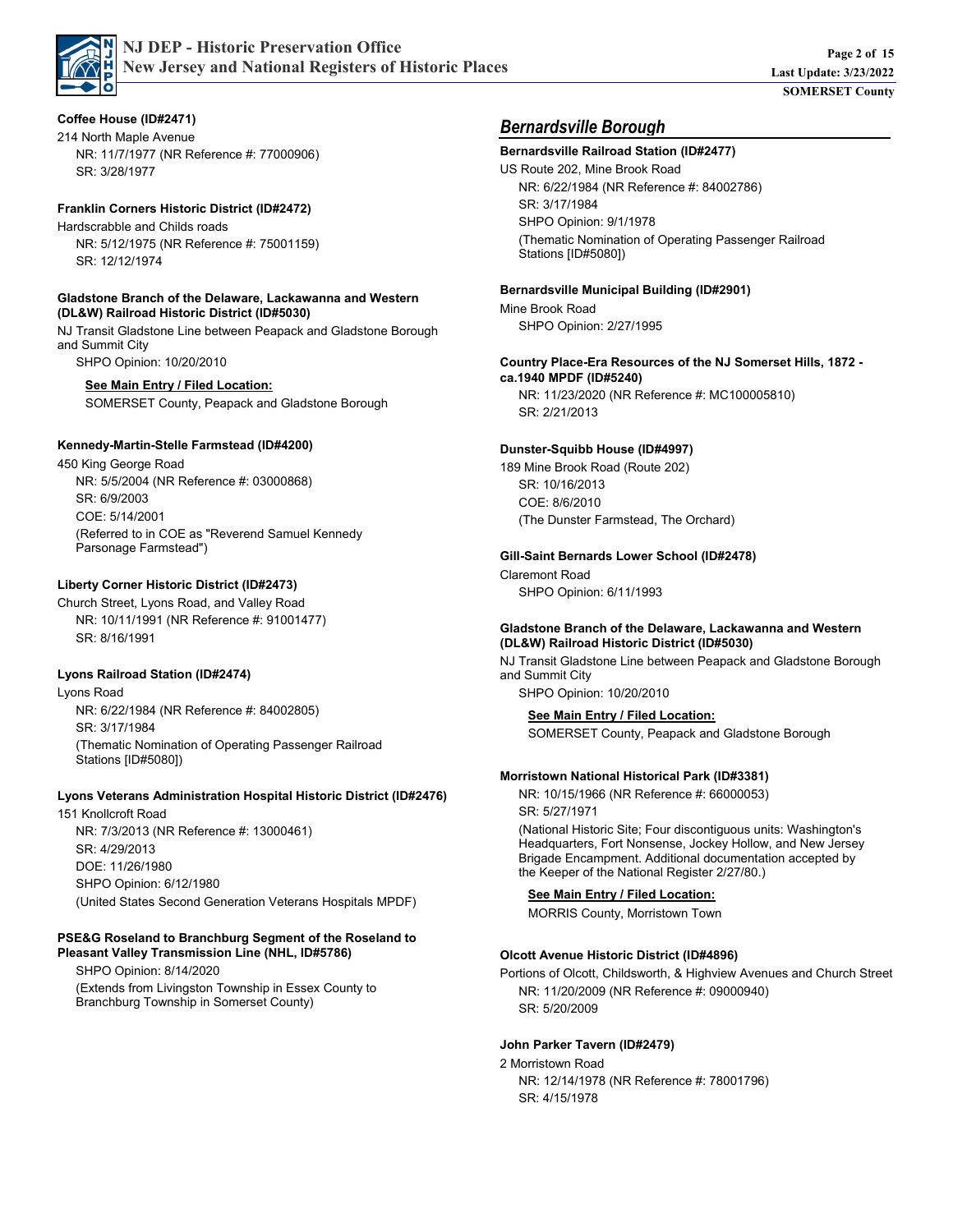

#### **Reynolds-Scherman House (ID#2480)**

71 Hardscrabble Road SR: 3/3/1989 NR: 4/29/1989 (NR Reference #: 89000298)

#### **St. Bernard's Church and Parish House (ID#4269)**

88 Claremont Road COE: 4/21/2004 SR: 6/28/2006 NR: 9/6/2006 (NR Reference #: 06000870)

# *Bound Brook Borough*

#### **Bolmer Building (ID#4295)**

530-544 East Main Street SHPO Opinion: 1/28/2004

#### **Bound Brook Hotel and Tavern (ID#3443)**

507 East Main Street SHPO Opinion: 3/19/1996

#### **Presbyterian Church at Bound Brook (ID#4429)**

409 Mountain Avenue COE: 5/27/2005 SR: 7/5/2007 NR: 8/28/2007 (NR Reference #: 07000876)

#### **Bound Brook Railroad Station (ID#2481)**

East Main and Hamilton streets SHPO Opinion: 2/21/1979 SR: 3/17/1984 NR: 6/22/1984 (NR Reference #: 84002787) (Thematic Nomination of Operating Passenger Railroad Stations [ID#5080])

#### **Brook Theatre (ID#4114)**

10 Hamilton Street COE: 4/16/2001 SR: 2/27/2014 NR: 5/5/2014 (NR Reference #: 14000190)

#### **Central Railroad of New Jersey Main Line Corridor Historic District (ID#3500)**

Railroad right-of-way from Phillipsburg to Bayonne, including all associated features SHPO Opinion: 7/19/1991 DOE: 11/30/1995 (Historic district extends through 29 municipalities in 5 counties)

#### **See Main Entry / Filed Location:**

WARREN County, Phillipsburg Town

SHPO Opinion: 9/8/2010 **King / Voorhees House Site (28-So-157) (ID#4988)**

SHPO Opinion: 3/15/2002 **Lehigh Valley Railroad Historic District (ID#4154)**

**See Main Entry / Filed Location:** WARREN County, Phillipsburg Town

#### **Lehigh Valley Railroad and Port Reading Railroad Bridges (ID#3444)**

Lehigh Valley Railroad and Port Reading Railroad over stream SHPO Opinion: 3/19/1996

#### **Lincoln Boulevard/East Main Street Bridge (SI&A #122B235) (ID#3445)**

Lincoln Boulevard/East Main Street over Green Brook SHPO Opinion: 3/19/1996 (Demolished c2000)

**Also located in:** MIDDLESEX County, Middlesex Borough

#### **Old Stone Arch Bridge (ID#4773)**

Railroad Avenue, approximately 194 feet east of South Main Street SHPO Opinion: 5/24/2002 SR: 5/7/2008 NR: 6/27/2008 (NR Reference #: 08000550)

## **Pillar of Fire Building (ID#3446)**

519-525 East Main Street SHPO Opinion: 3/19/1996 COE: 6/16/2000

#### SHPO Opinion: 3/15/2002 **Port Reading Railroad Historic District (ID#4142)**

#### **Also located in:**

MIDDLESEX County, Edison Township MIDDLESEX County, Metuchen Borough MIDDLESEX County, Middlesex Borough MIDDLESEX County, Piscataway Township MIDDLESEX County, South Plainfield Borough MIDDLESEX County, Woodbridge Township

#### **Raritan Road / Plainfield Road / Landing Road / Railroad Avenue Iron Truss Bridge (SI&A #18H0708) (ID#4137)**

Raritan Road (abandoned) over Green Brook SHPO Opinion: 3/3/2003

> **See Main Entry / Filed Location:** MIDDLESEX County, Middlesex Borough

# *Branchburg Township*

176 Readington Road SHPO Opinion: 5/5/2020 **William Braley House (ID#5772)**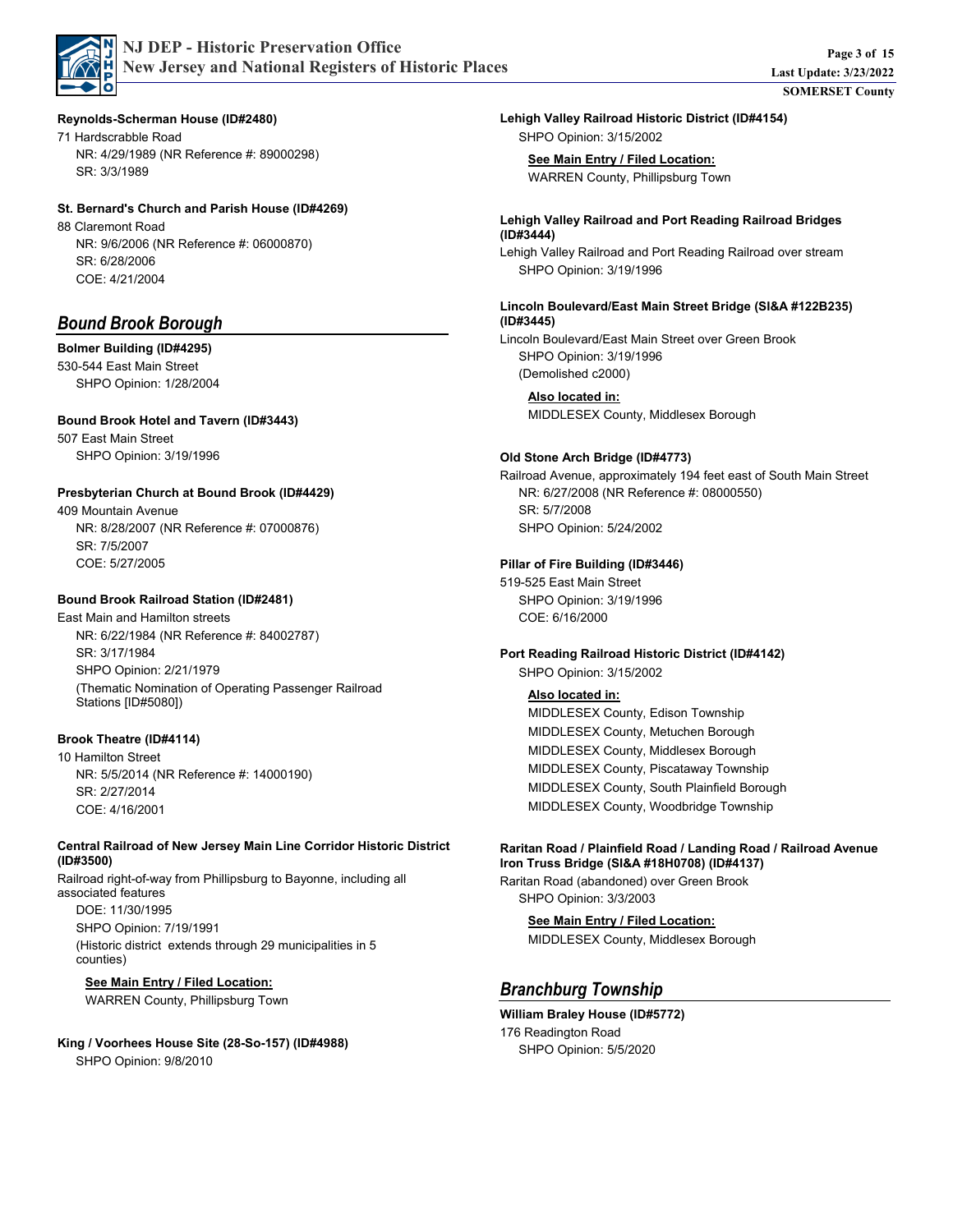

#### Railroad right-of-way from Phillipsburg to Bayonne, including all **Central Railroad of New Jersey Main Line Corridor Historic District (ID#3500)**

associated features SHPO Opinion: 7/19/1991 DOE: 11/30/1995 (Historic district extends through 29 municipalities in 5 counties)

#### **See Main Entry / Filed Location:**

WARREN County, Phillipsburg Town

#### **Chambers Brook Bridge (Dumont Creek) (ID#264)**

NJ Transit, Raritan Valley Line, MP 39.40 over Dumont Creek SHPO Opinion: 2/3/1999

#### **Judge John Schenck House (ID#4641)**

304 Maple Ave COE: 10/20/1998 (Also known as "Shadow Lawn")

### **Lehigh Valley Railroad Historic District (ID#4154)**

SHPO Opinion: 3/15/2002

#### **See Main Entry / Filed Location:** WARREN County, Phillipsburg Town

#### **North Branch Viaduct (ID#263)**

NJ Transit Raritan Valley Line, Milepost 39.09 SHPO Opinion: 2/3/1999

#### **Neshanic Station Historic District (ID#2903)**

Maple Avenue, Fairview Drive; Elm, Olive, Pearl, Main, Marshall streets; Woodfern Road SHPO Opinion: 2/16/1995 COE: 7/22/2013 SR: 12/17/2015 NR: 2/8/2016 (NR Reference #: 15001051)

**Also located in:** SOMERSET County, Hillsborough Township

#### **North Branch Historic District (ID#2357)**

Easton Avenue SHPO Opinion: 1/9/2004 COE: 8/26/1999 SR: 1/13/2012 NR: 4/16/2012 (NR Reference #: 12000209) (Previous SHPO Opinion: 8/12/1998)

#### **PSE&G Branchburg to Pleasant Valley Segment of the Roseland to Pleasant Valley Transmission Line (ID#5785)**

SHPO Opinion: 8/17/2020 (Extends from Branchburg Township in Somerset County to Lambertville City in Hunterdon County)

#### **PSE&G Roseland to Branchburg Segment of the Roseland to Pleasant Valley Transmission Line (NHL, ID#5786)**

SHPO Opinion: 8/14/2020 (Extends from Livingston Township in Essex County to Branchburg Township in Somerset County)

1941 Holland Brook Road SHPO Opinion: 9/15/1995 **Andrew K. Shurts House (ID#2902)**

South Branch Road SHPO Opinion: 2/22/1994 **South Branch Historic District Amendment (ID#2482)**

#### **South Branch Schoolhouse (ID#4031)**

South Branch River Road SHPO Opinion: 9/9/1993 COE: 4/5/2001 SR: 2/14/2005 NR: 3/30/2005 (NR Reference #: 05000221)

#### **Andrew Ten Eyck House (ID#4198)**

671 Old York Road COE: 4/11/2001 SR: 7/30/2003 NR: 5/6/2004 (NR Reference #: 04000391)

**John Van Camp Farmstead (ID#4229)**

South Branch Road COE: 4/24/2003

#### **Van Camp Rural Historic District (ID#5227)**

Opie Road SHPO Opinion: 12/5/2012 (a.k.a. Neshanic Valley Golf Course)

#### **Voorhees Dutch Barn (ID#5491)**

858 Old York Road COE: 4/4/2016

# *Bridgewater Township*

Railroad right-of-way from Phillipsburg to Bayonne, including all associated features SHPO Opinion: 7/19/1991 DOE: 11/30/1995 (Historic district extends through 29 municipalities in 5 counties) **Central Railroad of New Jersey Main Line Corridor Historic District (ID#3500)**

**See Main Entry / Filed Location:** WARREN County, Phillipsburg Town

SHPO Opinion: 9/9/2005 **Delaware and Bound Brook (Reading) Railroad Historic District (ID#4540)**

**See Main Entry / Filed Location:**

MERCER County, Ewing Township

Finderne Avenue over Central Railroad of NJ DOE: 7/2/1979 (Demolished) **Finderne Avenue Bridge (ID#2483)**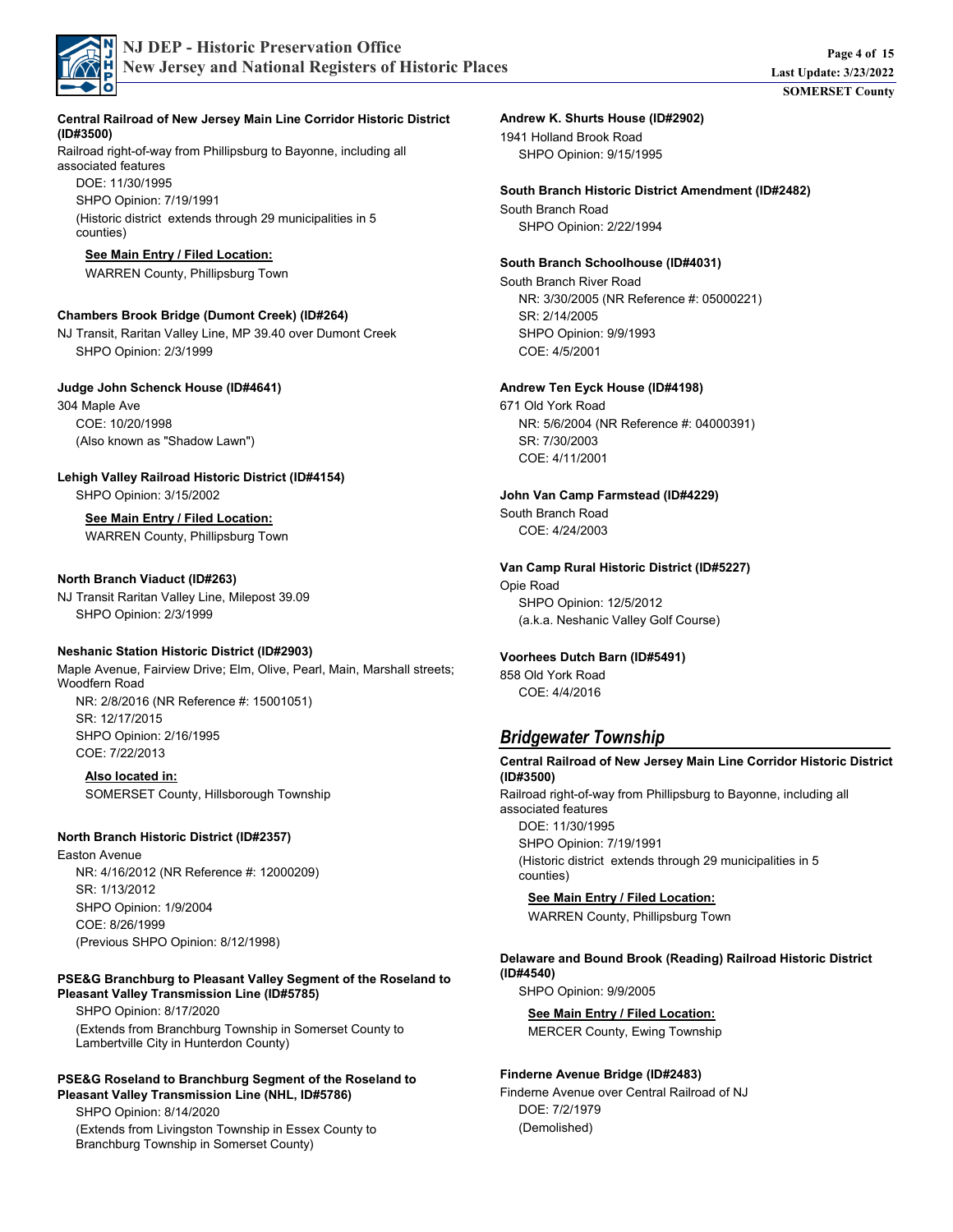

**Johns Manville Research Center (ID#4378)**

10 Finderne Avenue SHPO Opinion: 12/2/2004

#### **Lane-Voorhees House (ID#4122)**

551 Milltown Road COE: 3/6/2003 SR: 2/21/2019 (a.k.a. Lane-Brokaw House)

SHPO Opinion: 3/15/2002 **Lehigh Valley Railroad Historic District (ID#4154)**

#### **See Main Entry / Filed Location:** WARREN County, Phillipsburg Town

**Lehigh Valley Railroad Bridge (ID#3605)**

Conrail over Raritan River SHPO Opinion: 7/30/1990

#### **See Main Entry / Filed Location:**

SOMERSET County, Manville Borough

#### **Middlebrook Encampment (ID#2485)**

SR: 5/8/1975 NR: 7/3/1975 (NR Reference #: 75001160)

SHPO Opinion: 6/2/2004 **New Milltown Road Archaeological Site (28-So-137) (ID#4294)**

#### **Raritan Water Power Canal Historic District (ID#3633)**

SHPO Opinion: 8/27/2001 (Previous SHPO Opinion 7/14/00)

#### **Also located in:**

SOMERSET County, Raritan Borough

Conrail over Raritan River SHPO Opinion: 7/30/1990 **Reading Railroad Bridge (Eastern) (ID#3607)**

> **See Main Entry / Filed Location:** SOMERSET County, Manville Borough

### **Reading Railroad Bridge (Western) (ID#3608)**

Conrail over Raritan River SHPO Opinion: 7/30/1990

#### **See Main Entry / Filed Location:** SOMERSET County, Manville Borough

SHPO Opinion: 8/26/1994 **P.I. Van Arsdale Farm Property Boundary Marker (28-So-120) (ID#2486)**

#### **Van Horne House (ID#3719)**

941 Main Street COE: 4/23/2001 SR: 12/20/2001 NR: 3/8/2002 (NR Reference #: 02000133)

#### **Van Veghten House (ID#2487)**

At end of Industrial Park Roadway west of Finderne Avenue SR: 7/21/1979 NR: 10/10/1979 (NR Reference #: 79003253) (See also Van Veghten House boundary increase.)

#### **Van Veghten House Boundary Increase (ID#3984)**

Property south of Van Veghten House bounded by Raritan River. SHPO Opinion: 5/9/2002

#### **Jacob Vosseller/Castner/Allen Tavern (ID#2488)**

664 Foothill Road SR: 11/26/1985 NR: 1/23/1986 (NR Reference #: 86000133)

## *Countywide*

SR: 9/11/1992 NR: 11/12/1992 (NR Reference #: 64500404) **Metal Truss Bridges of Somerset County MPDF (ID#2457)**

(See individual listings in Somerset County)

#### **Early Stone Arch Bridges of Somerset County MPDF (ID#2458)**

SR: 12/20/1993 NR: 2/17/1994 (NR Reference #: 64500399) (See individual listings in Somerset County)

# *Far Hills Borough*

#### **Blairsden (ID#3732)**

Highland Avenue SHPO Opinion: 8/8/2000 COE: 6/14/1993

**See Main Entry / Filed Location:**

SOMERSET County, Peapack and Gladstone Borough

#### **Far Hills Railroad Station (ID#2489)**

US Route 202 SR: 3/17/1984 NR: 6/22/1984 (NR Reference #: 84002789) (Thematic Nomination of Operating Passenger Railroad Stations [ID#5080])

#### **Gladstone Branch of the Delaware, Lackawanna and Western (DL&W) Railroad Historic District (ID#5030)**

NJ Transit Gladstone Line between Peapack and Gladstone Borough and Summit City SHPO Opinion: 10/20/2010

**See Main Entry / Filed Location:**

SOMERSET County, Peapack and Gladstone Borough

#### **Alexander and James Linn Homestead (ID#2493)**

Mine Brook Road, between Lake and Sunnybranch roads SR: 6/24/1986 NR: 10/27/1988 (NR Reference #: 88002057)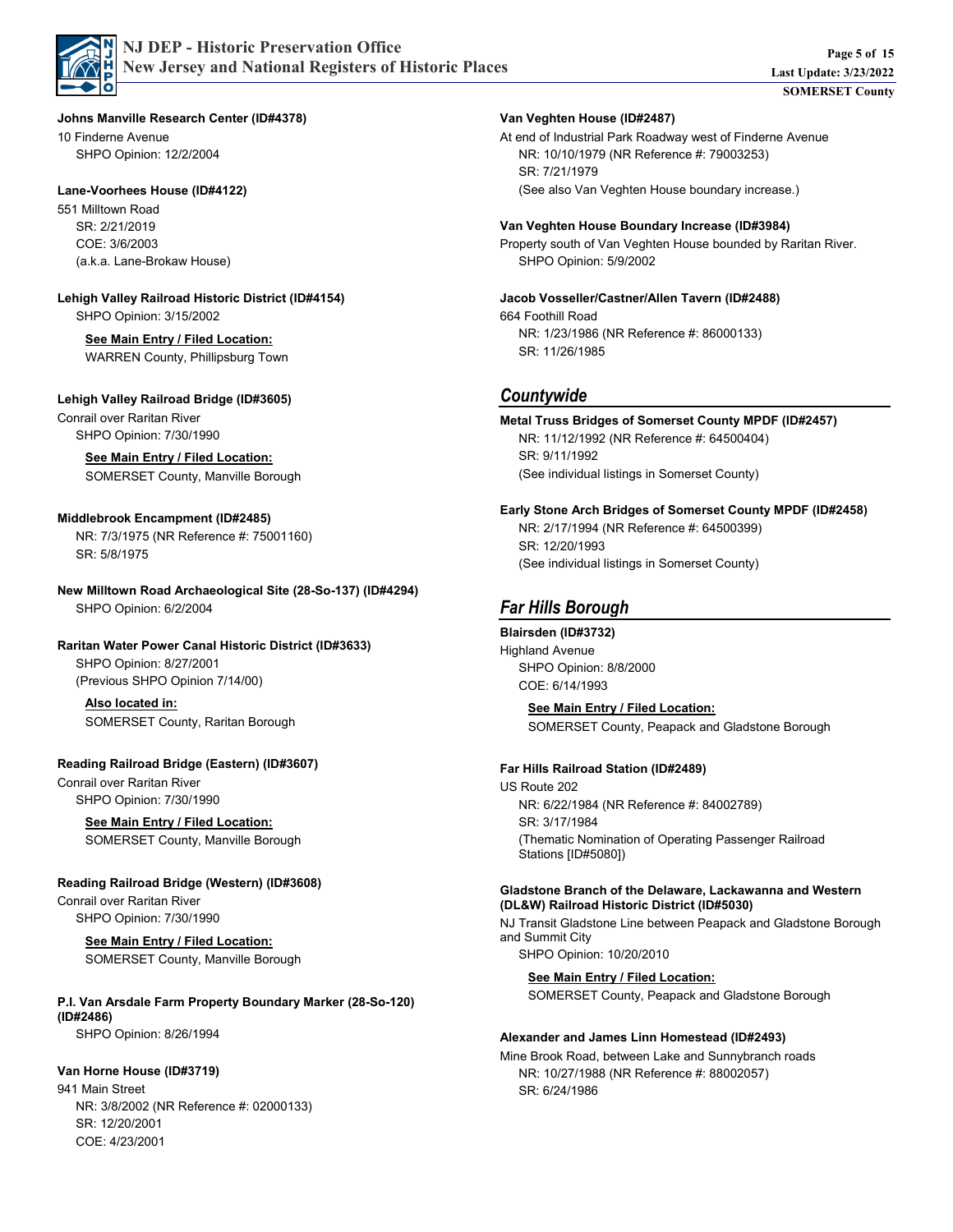

### **Mine Brook Tributary Bridge (ID#247)**

NJ Transit Gladstone Line over Mine Brook tributary, Milepost 37.94 SHPO Opinion: 2/3/1999

### **Natirar Estate [Historic District] (ID#4089)**

County Route 512 COE: 10/25/2002

## **See Main Entry / Filed Location:**

SOMERSET County, Peapack and Gladstone Borough

### **North Branch Raritan River Bridge (ID#3447)**

NJ Transit Gladstone Branch over North Branch Raritan River, Milepost 40.21

SHPO Opinion: 2/3/1999

(a.k.a. Hogback Bridge, Previous SHPO Opinion 4/14/97. Demolished)

### **Also located in:**

SOMERSET County, Peapack and Gladstone Borough

## **Peapack Brook Rural Industrial Historic District (ID#3452)**

Old Dutch and Peapack roads SHPO Opinion: 5/2/1997

## **See Main Entry / Filed Location:**

SOMERSET County, Bedminster Township

# *Franklin Township*

## **Cornelius S. Conover Farm (ID#3960)**

New Brunswick Avenue SHPO Opinion: 4/4/2002 (Demolished)

## **Delaware and Raritan Canal Historic District (ID#1600)**

Entire Canal bed and all land 100 yards to either side of the center line SR: 11/30/1972 NR: 5/11/1973 (NR Reference #: 73001105) (Extends through five counties from the Delaware River to the Raritan River)

### **See Main Entry / Filed Location:**

HUNTERDON County, Lambertville City

## **Delaware and Raritan Canal Historic District Extension (ID#2503)**

Weston Canal Road SHPO Opinion: 1/25/1993 (Van Nest Farmstead)

# **East Millstone Historic District (ID#2494)**

Amwell Road and Delaware and Raritan Canal SR: 2/3/1983 NR: 3/17/1983 (NR Reference #: 83001613)

# **Hendrick Fisher House (ID#4470)**

1960 Easton Avenue COE: 6/15/2005

### New Brunswick Road **Garretson House and Barn (Site 5) (ID#2495)**

SHPO Opinion: 6/23/1982 (Demolished)

# **Griggstown Historic District (ID#2496)**

Canal Road SR: 6/21/1984 NR: 8/2/1984 (NR Reference #: 84002798)

#### **Also located in:** SOMERSET County, Montgomery Township

South Middlebush Road COE: 1/19/1990 **Hageman Farm Complex (ID#2497)**

**Howe Farmstead (ID#4626)**

538 Elizabeth Avenue COE: 7/21/2006

SHPO Opinion: 8/31/1993 **Inch Lines Linear Multistate Historic District (ID#1914)**

(Extends through twelve municipalities in three counties.)

**See Main Entry / Filed Location:**

UNION County, Linden City

### **King's Highway Historic District (ID#353)**

US Route 206 and NJ Route 27, between Lawrenceville and Kingston SR: 10/23/2000 NR: 12/21/2000 (NR Reference #: 00001493)

**See Main Entry / Filed Location:**

MERCER County, Princeton

### **Kingston Mill Historic District (ID#1746)**

Portions of River, Herrontown, and Princeton-Kingston roads, and the Millstone River NR: 4/10/1986 (NR Reference #: 86000707)

**See Main Entry / Filed Location:**

MERCER County, Princeton

SR: 3/5/1986

#### **Kingston Village Historic District (ID#2498)**

NJ Route 27, Laurel Avenue, Church Street; Heathcote Brook Road, Academy Street, etc.

SHPO Opinion: 12/20/1988 SR: 11/20/1989 NR: 1/11/1990 (NR Reference #: 89002163)

**See Main Entry / Filed Location:**

MIDDLESEX County, South Brunswick Township

#### **Middlebush Village Historic District (ID#4704)**

Amwell & South Middlebush Roads; Railroad Avenue; Olcott & Debow Streets

SR: 2/7/2007 NR: 4/25/2007 (NR Reference #: 07000354)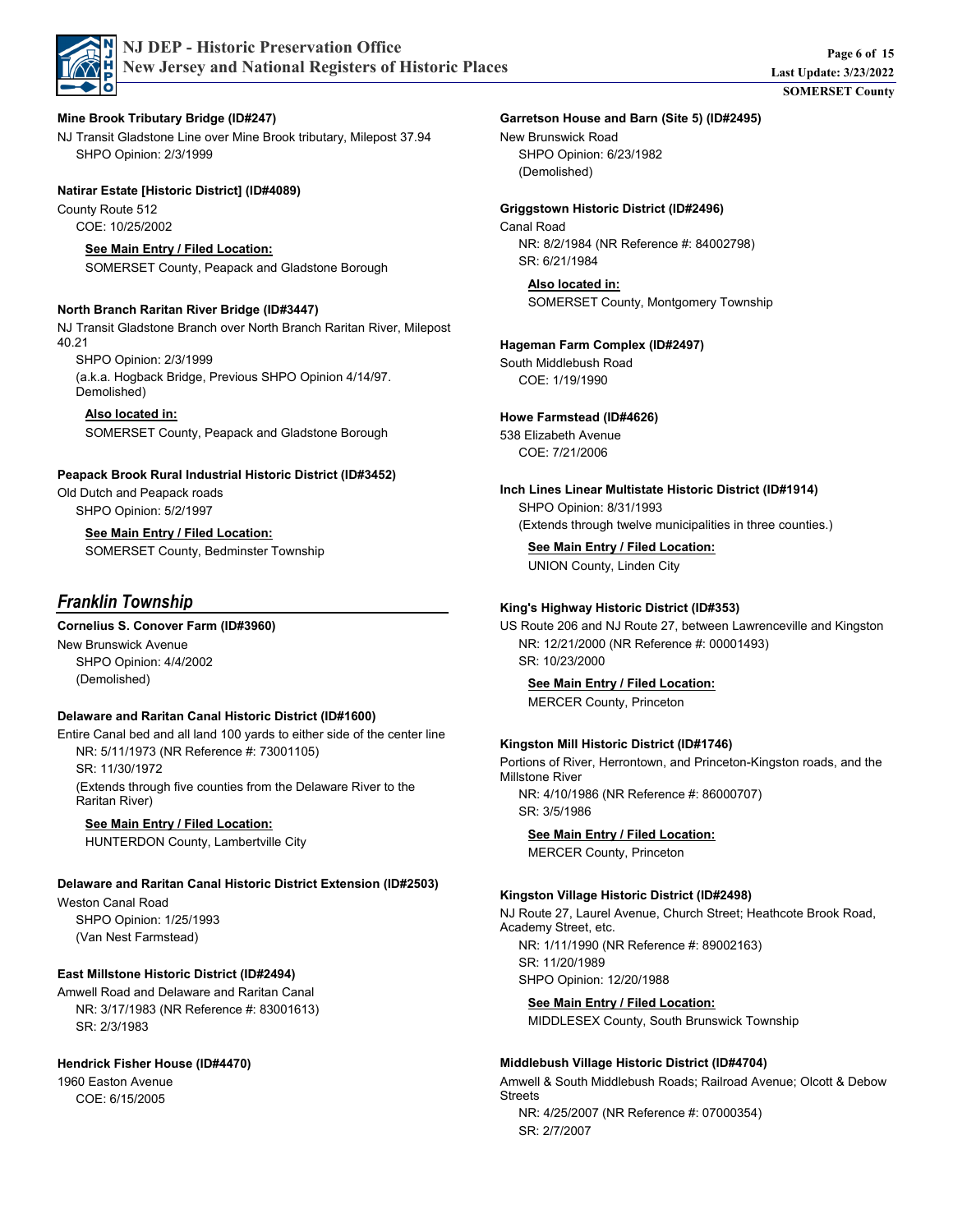

4451 NJ Route 27 **Charles B. Moore House (ID#3530)**

SHPO Opinion: 9/3/1986

#### **NJ Route 27 (3E) Bridge (SI&A #1216158) (ID#1889)**

NJ Route 27 over Six Mile Run DOE: 5/1/1995 (Not individually eligible and non-contributing to Six Mile Run HD; SHPO Opinion of 2/22/93 overturned by DOE.)

# **See Main Entry / Filed Location:**

MIDDLESEX County, North Brunswick Township

### **Old Kingston Bridge (SI&A # 1105151) (ID#5121)**

Old NJ Route 27 over Millstone River SHPO Opinion: 10/20/2011 (Listed as part of Kingston Mill Historic District)

#### **See Main Entry / Filed Location:**

MERCER County, Princeton

### **Rockingham (ID#2499)**

County Route 518 SR: 9/28/2009 NR: 1/11/2010 (NR Reference #: 70000394)

### **Rocky Hill Historic District (ID#2580)**

Washington Street; Montgomery, Crescent, and Princeton avenues SR: 1/14/1982 NR: 7/8/1982 (NR Reference #: 82003304)

#### **See Main Entry / Filed Location:**

SOMERSET County, Rocky Hill Borough

### **Six Mile Run Historic District (ID#2500)**

South Middlebush and Suydam roads, Cortelyou's and Jacques lanes, and vicinity SR: 7/14/1993 NR: 10/25/1995 (NR Reference #: 95001191)

#### **Six Mile Run Reformed Church (ID#3527)**

3071 NJ Route 27 SHPO Opinion: 4/26/1994 SR: 1/9/2009 NR: 12/18/2009 (NR Reference #: 09001102)

### **Six Mile Run Village Historic District (ID#3528)**

Pleasant Plains Road and NJ Route 27 SHPO Opinion: 4/26/1994

> **Also located in:** MIDDLESEX County, South Brunswick Township

### **Percy Smith Farm Site (Site 19) (ID#2501)**

Weston Canal Road SHPO Opinion: 6/23/1982

#### **Somerset County Courthouse Archaeological Site (28-So-112) (ID#2502)**

SHPO Opinion: 4/26/1994

### **Stankovich Auto Body (ID#4797)**

893 Somerset Street (Route 27) SHPO Opinion: 9/18/2007

### **Tulipwood (ID#4226)**

1165 Hamilton Street COE: 12/5/2003 SR: 7/14/2005 NR: 9/9/2005 (NR Reference #: 05000966)

#### 1289 Easton Avenue SR: 9/18/1973 NR: 12/4/1973 (NR Reference #: 73001134) **Symen Van Wickle House (The Meadows) (ID#2504)**

SHPO Opinion: 9/9/2008 **Voorhees Site (28-So-153) (ID#4845)**

SHPO Opinion: 11/30/2017 **Weston Mill Archaeological Site (ID#5602)**

> **Also located in:** SOMERSET County, Hillsborough Township

# *Green Brook Township*

SHPO Opinion: 3/19/1996 **Vail/Randolph Mill Complex Industrial Archaeological District (28- So-106) (ID#3934)**

### **Vail-Trust House (ID#3448)**

225 Green Brook Road SHPO Opinion: 3/19/1996 COE: 8/23/2006 SR: 7/24/2008 NR: 10/7/2008 (NR Reference #: 08000972) (a.k.a. Trust Farmstead)

### **Dr. John Vermeule House (ID#4879)**

223 Rock Avenue COE: 4/17/2009 SR: 10/18/2010 NR: 2/20/2013 (NR Reference #: 13000024) (a.k.a. Adrian Vermeule House, a.k.a Vermeule-Mundy House)

#### **905 Washington Avenue (ID#3449)**

905 Washington Avenue SHPO Opinion: 3/19/1996

# *Hillsborough Township*

#### 558 Montgomery-Black Point Road SHPO Opinion: 5/1/2002 **558 Montgomery-Black Point Road (ID#3982)**

### **810 Amwell Road (ID#3980)**

810 Amwell Road SHPO Opinion: 5/1/2002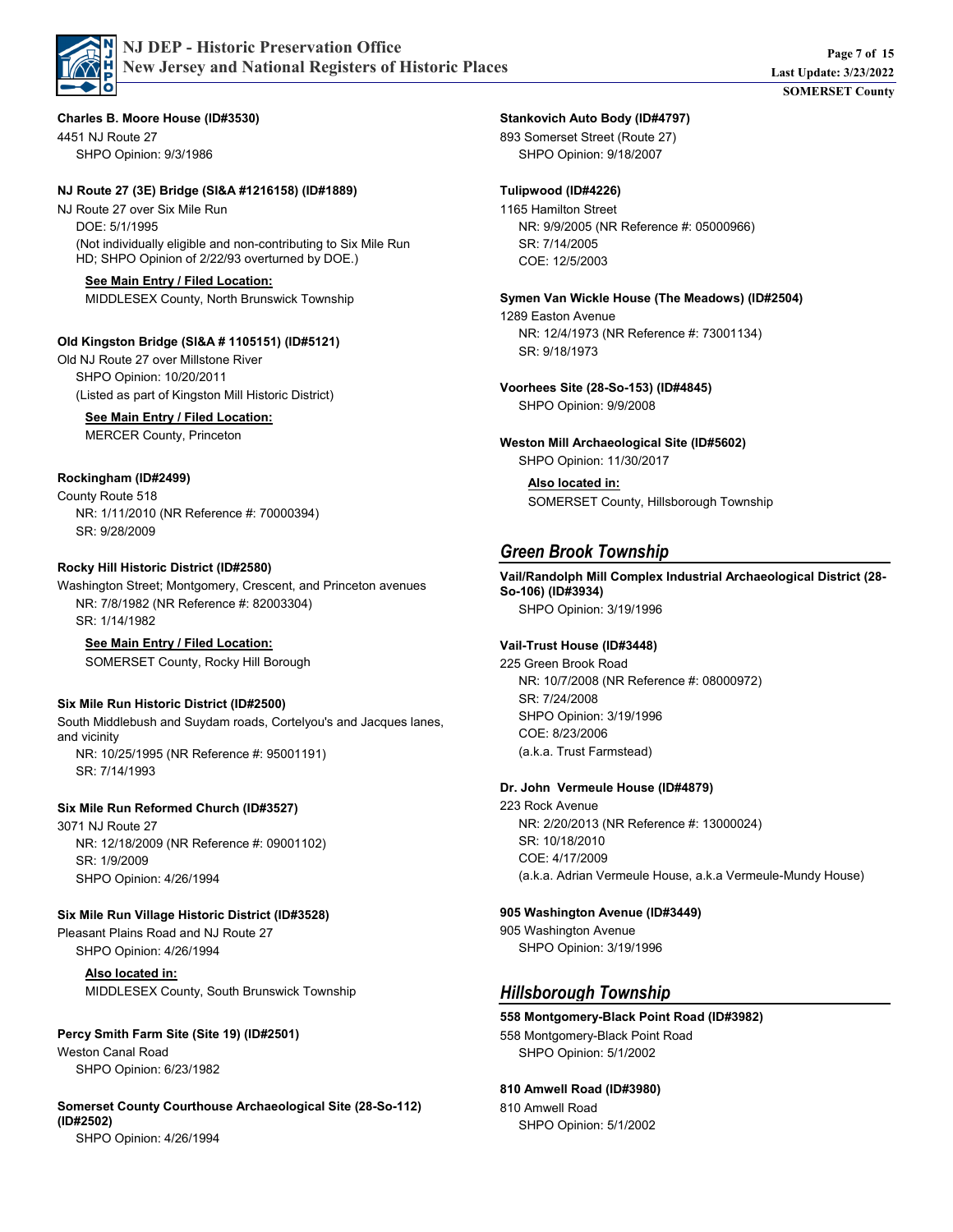

#### **Zaccheus Bergen Farmstead (ID#2507)**

Valley Road near US Route 206 SHPO Opinion: 9/16/1983 DOE: 2/12/1985

#### **Brokaw / Gulick Farmstead (ID#2508)**

US Route 206, south of Mountain View Road SHPO Opinion: 6/23/1982 DOE: 7/8/1985 (SHPO Opinion: J.W. Gulick House)

#### **Burrough Farmstead (Site 31) (ID#2509)**

Hillsborough Road east of US Route 206 SHPO Opinion: 9/16/1983 DOE: 7/8/1985

#### **Cat Tail Brook Bridge (ID#2510)**

Montgomery Road over the Cat Tail Brook SR: 11/27/1978 NR: 8/1/1979 (NR Reference #: 79001250)

#### **Clover Hill Historic District (ID#2511)**

Amwell Road, from Hockenbury Road to west of Wertsville-Clover Hill Road SR: 10/16/1979 NR: 9/29/1980 (NR Reference #: 80002492)

#### **Also located in:**

HUNTERDON County, East Amwell Township HUNTERDON County, Raritan Township

#### **Delaware and Bound Brook (Reading) Railroad Historic District (ID#4540)**

SHPO Opinion: 9/9/2005

# **See Main Entry / Filed Location:**

MERCER County, Ewing Township

#### **Ditmars House (ID#2512)**

60 Clerico Lane SHPO Opinion: 6/23/1982 (Site 26 on list attached to 6/23/1982 letter in file.)

#### **Ditmars-Polhemus Farmstead (ID#2513)**

US Route 206 between Homestead Road and Amwell Road SHPO Opinion: 9/16/1983 DOE: 2/12/1985

#### **Duke Estate (ID#2514)**

Bounded by US Route 206, Roycefield Road and the Raritan River SHPO Opinion: 9/16/1983 DOE: 2/12/1985

#### **Elmendorf House (ID#2515)**

1246 Millstone River Road SR: 3/4/1992 NR: 4/16/1992 (NR Reference #: 92000378) Township Line Road SHPO Opinion: 6/23/1982 **Sylvestor Flereberm House (Site 35) (ID#2516)**

US Route 206 SHPO Opinion: 6/23/1982 **Harlingen Reform Cemetery (Site 30A) (ID#2518)**

#### **Higginsville Road Bridges (SI&A #18A0601 and #18A0605) (ID#283)**

Higginsville Road over the South Branch of the Raritan River and floodplain SR: 6/28/2000 NR: 8/10/2000 (NR Reference #: 00000916)

COE: 4/24/1997 (COE notes each bridge as individually eligible.)

#### **Also located in:** HUNTERDON County, Readington Township

#### **Huff House and Farmstead (ID#2519)**

River Road at South Branch of the Raritan River SR: 3/15/1976 NR: 11/7/1976 (NR Reference #: 76001186)

SHPO Opinion: 8/31/1993 **Inch Lines Linear Multistate Historic District (ID#1914)**

(Extends through twelve municipalities in three counties.)

**See Main Entry / Filed Location:** UNION County, Linden City

### **Reverend Labagh House (Site 34) (ID#2520)**

Township Line Road near US Route 206 SHPO Opinion: 6/23/1982 (Demolished)

#### SHPO Opinion: 3/15/2002 **Lehigh Valley Railroad Historic District (ID#4154)**

**See Main Entry / Filed Location:** WARREN County, Phillipsburg Town

#### **Liberty School (ID#2521)**

US Route 206 SHPO Opinion: 9/16/1983 DOE: 2/12/1985 (Demolished)

#### **Millstone Valley Agricultural District (ID#2522)**

River Road from Hillsborough Road to Millstone Borough SR: 2/7/1977 NR: 8/10/1977 (NR Reference #: 77000907)

#### **Neshanic Historic District (ID#2523)**

Main, Amwell, and Zion roads SR: 10/10/1978 NR: 8/1/1979 (NR Reference #: 79001519)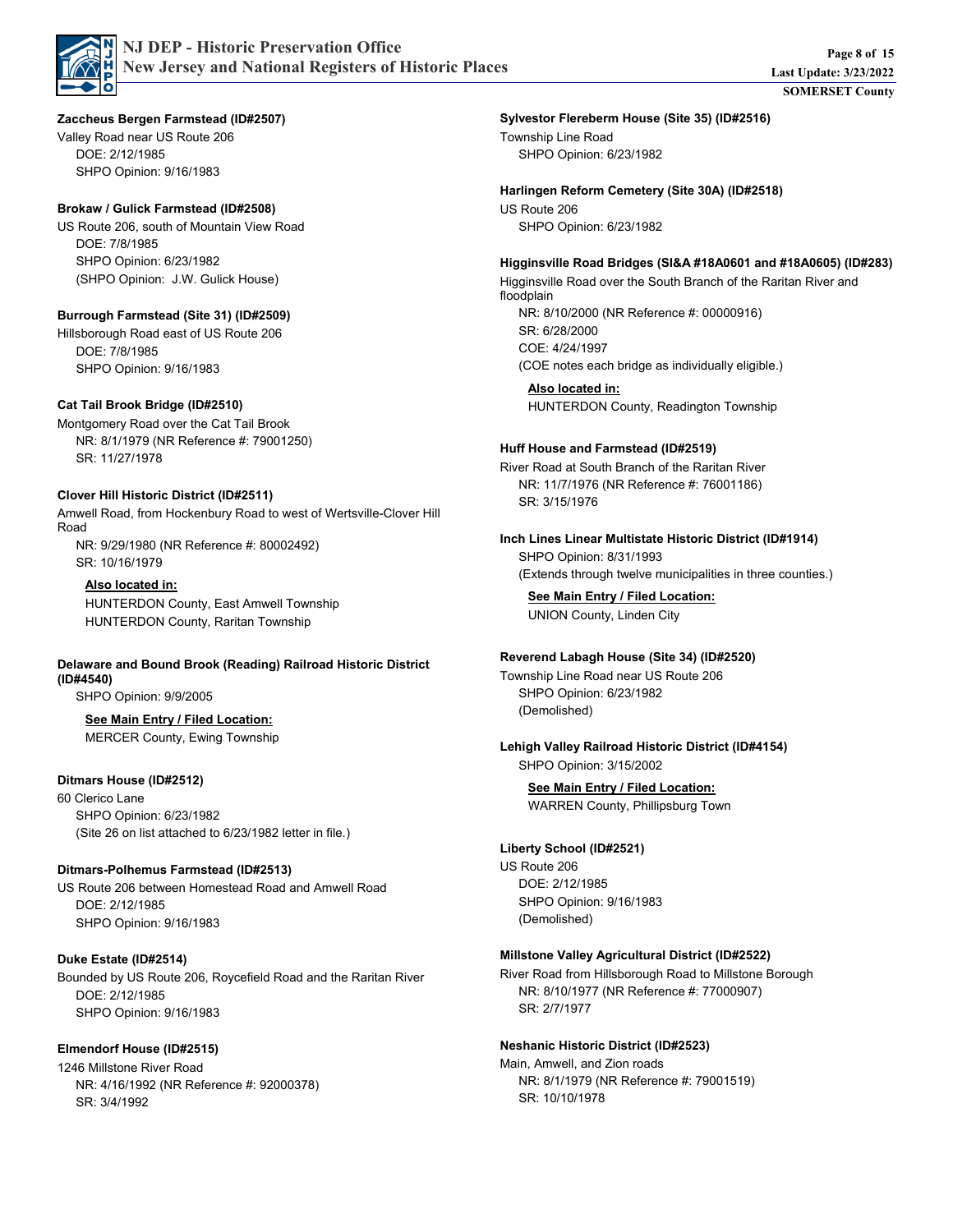

### **Neshanic Mills (ID#2524)**

Main Road and Mill Lane, Lenticular truss bridge, through Pratt truss bridge, and mill dam SR: 6/13/1977 NR: 1/9/1978 (NR Reference #: 78001797)

### **Neshanic Station Historic District (ID#2903)**

Maple Avenue, Fairview Drive; Elm, Olive, Pearl, Main, Marshall streets; Woodfern Road SHPO Opinion: 2/16/1995 COE: 7/22/2013 SR: 12/17/2015 NR: 2/8/2016 (NR Reference #: 15001051)

## **See Main Entry / Filed Location:**

SOMERSET County, Branchburg Township

### **North Hillsborough-Raritan River Historic District (ID#3632)**

Raritan River, Roycefield Road, New Centre Road, Orchard Road etc. SHPO Opinion: 8/14/2000

### **Norfolk Southern Railroad Bridge (SI&A # 1810168) (ID#5507)**

Lehigh Valley Railroad over U.S. Route 206 SHPO Opinion: 7/18/2016 (a.k.a. Lehigh Valley Railroad Bridge over U.S.206)

#### **PSE&G Branchburg to Pleasant Valley Segment of the Roseland to Pleasant Valley Transmission Line (ID#5785)**

SHPO Opinion: 8/17/2020 (Extends from Branchburg Township in Somerset County to Lambertville City in Hunterdon County)

## **Railsedge (Site 27) (ID#2525)**

Amwell Road SHPO Opinion: 6/23/1982

### **Raritan Bridge (Nevius Street Bridge) (SI&A #18E0801) (ID#2526)**

Nevius Street over the Raritan River SR: 9/11/1992 NR: 11/12/1992 (NR Reference #: 92001256) (Metal Truss Bridges of Somerset County MPDF)

**Also located in:** SOMERSET County, Raritan Borough

## **Raritan River Bridge (SI&A #1810170) (ID#2904)**

US Route 206 over Raritan River SHPO Opinion: 4/18/1995

> **Also located in:** SOMERSET County, Somerville Borough

## **River Road Historic Rural District (ID#2558)**

River Road from US Route 206 north to Hillsborough Road SR: 1/29/1991 NR: 3/21/1991 (NR Reference #: 91000256)

# **See Main Entry / Filed Location:**

SOMERSET County, Montgomery Township

### **South Branch Historic District (ID#2527)**

River Road and Orchard Drive SR: 7/6/1976 NR: 12/13/1977 (NR Reference #: 77000908)

### **Staats House (ID#2528)**

Clerico Lane SHPO Opinion: 6/23/1982 (Site 25 on list attached to 6/23/1982 letter in file.)

SHPO Opinion: 6/23/1982 **Cornelius Staats House (Site 279) (ID#2529)**

Willow Road **John P. Staats House (Site 278) (ID#2530)**

SHPO Opinion: 6/23/1982

SHPO Opinion: 5/1/2002 **Suydam/Hall Workshop Archaeological Site (28-So-129) (ID#3983)**

### **Thomas P. Huff Farmstead (ID#5069)**

94 Wertsville Road SHPO Opinion: 5/5/2011

### **Van der Veer-Harris House (ID#4241)**

344 US Hwy 206 COE: 4/25/2001 SR: 12/19/2007 NR: 3/12/2008 (NR Reference #: 08000181)

# **Joseph Van Doren House (ID#4600)**

873-875 River Road SHPO Opinion: 5/9/2006

### SHPO Opinion: 11/30/2017 **Weston Mill Archaeological Site (ID#5602)**

**See Main Entry / Filed Location:** SOMERSET County, Franklin Township

#### SHPO Opinion: 9/16/1983 DOE: 2/12/1985 **Wood's Tavern Archaeological Site (ID#2531)**

Amwell Road SHPO Opinion: 6/23/1982 **Isaac Wyckoff (Singley) House (Site 280) (ID#2532)**

# *Manville Borough*

#### Bridge Street over Conrail, Milepoint 56.66 SHPO Opinion: 6/7/2002 **Bridge Street Bridge over Conrail (SI&A #1850167) (ID#4012)**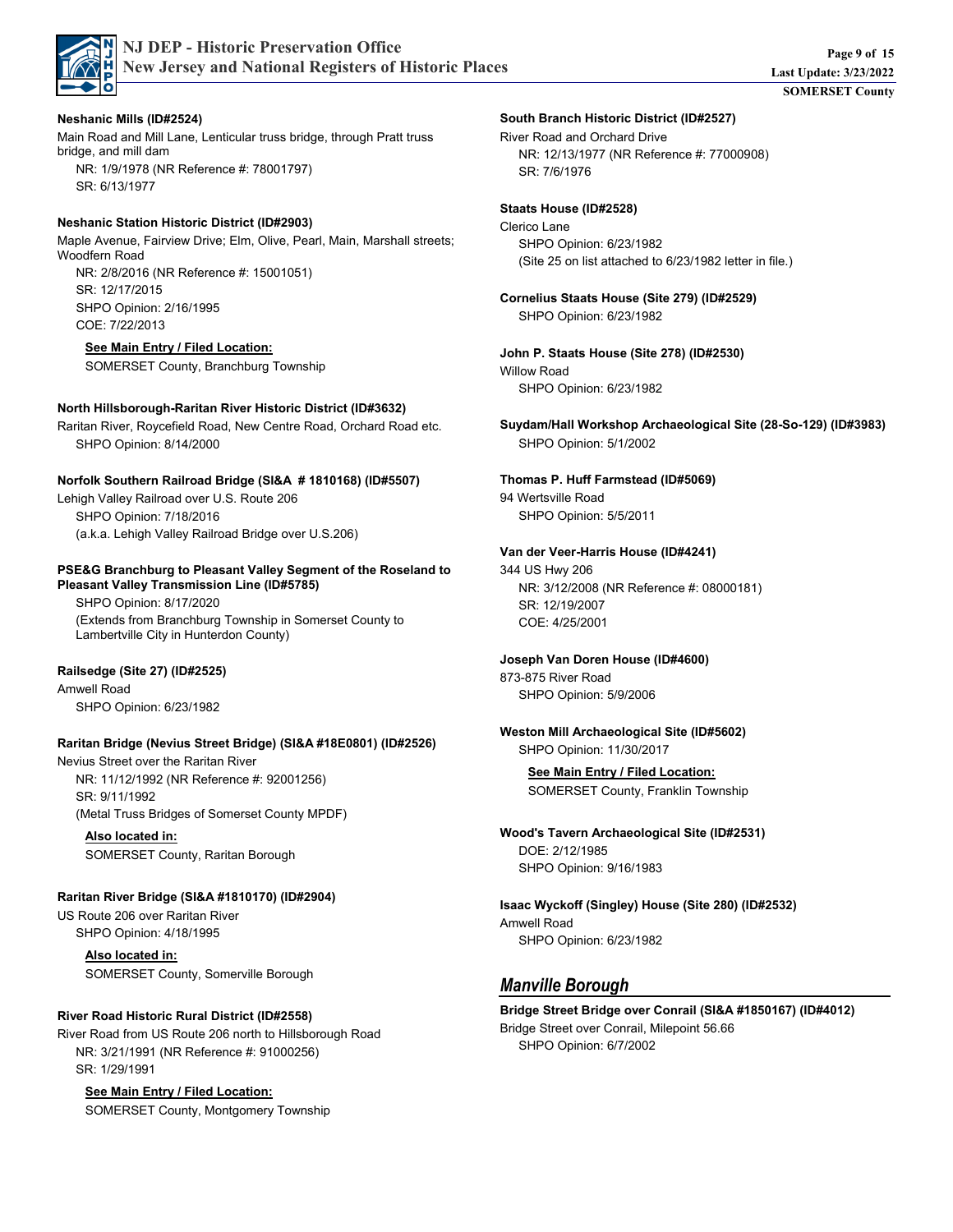

**Delaware and Bound Brook (Reading) Railroad Historic District (ID#4540)**

SHPO Opinion: 9/9/2005

**See Main Entry / Filed Location:** MERCER County, Ewing Township

#### **Delaware and Bound Brook (Reading) Railroad Historic District (ID#4540)**

SHPO Opinion: 9/9/2005

#### **See Main Entry / Filed Location:** MERCER County, Ewing Township

**Lehigh Valley Railroad Historic District (ID#4154)**

SHPO Opinion: 3/15/2002

#### **See Main Entry / Filed Location:** WARREN County, Phillipsburg Town

#### **Lehigh Valley Railroad Bridge (ID#3605)**

Conrail over Raritan River SHPO Opinion: 7/30/1990

> **Also located in:** SOMERSET County, Bridgewater Township

#### **Manville Municipal Building (ID#2905)**

101 South Main Street SHPO Opinion: 11/27/1995

# **Prehistoric Archaeological Site (28-So-109) (ID#3606)**

SHPO Opinion: 7/30/1990

#### **Reading Railroad Bridge (Eastern) (ID#3607)**

Conrail over Raritan River SHPO Opinion: 7/30/1990

> **Also located in:** SOMERSET County, Bridgewater Township

### **Reading Railroad Bridge (Western) (ID#3608)**

Conrail over Raritan River SHPO Opinion: 7/30/1990

> **Also located in:** SOMERSET County, Bridgewater Township

### SHPO Opinion: 7/30/1990 **Water Tower Stone Foundation (ID#3609)**

# *Millstone Borough*

## **Bachman-Wilson House (ID#4472)**

1419 Main Street SHPO Opinion: 8/10/2005 (Relocated to Bentonville, Arkansas)

#### **Inch Lines Linear Multistate Historic District (ID#1914)**

SHPO Opinion: 8/31/1993 (Extends through twelve municipalities in three counties.)

**See Main Entry / Filed Location:** UNION County, Linden City

#### **Millstone Historic District (ID#2533)**

Ann, North River, South River, West and Main streets; Alley Way; and Amwell Road SR: 10/4/1974 NR: 9/13/1976 (NR Reference #: 76001188)

#### **Millstone Causeway (SI&A #18G0505) (ID#3858)**

Amwell Road over Millstone River SHPO Opinion: 4/30/1997

# *Montgomery Township*

#### **Anderson Property (ID#2534)**

15 Dutchtown-Harlingen Road SHPO Opinion: 9/16/1983

#### **Bedens Brook Bridge (Opossum Road Bridge) (SI&A #18E0801) (ID#2535)**

Opossum Road, 0.1 mi. south of Orchard Road SHPO Opinion: 6/23/1982 SR: 12/20/1993 NR: 2/17/1994 (NR Reference #: 94000010) (Early Stone Arch Bridges of Somerset County MPDF)

#### **Bedens Brook Road Bridge (ID#2536)**

Beden's Brook Road, 0.1 mi. east of Province Line Road SR: 12/20/1993 NR: 2/18/1994 (NR Reference #: 94000011) (Early Stone Arch Bridges of Somerset County MPDF)

#### **Belle Mead Railroad Station Complex (ID#4539)**

US Route 206 and Reading Boulevard SHPO Opinion: 10/31/2005

#### **Blawenburg Historic District (ID#2538)**

Georgetown-Franklin Turnpike (County Route 518) and Great Road (County Route 601) SR: 2/8/1988 NR: 12/7/1990 (NR Reference #: 88000632)

#### **Bridgepoint Historic District (ID#2539)**

Mill, Bridgepoint and Dead Tree roads, and Mill Pond Stream SR: 5/8/1975 NR: 6/10/1975 (NR Reference #: 75001161)

#### **Burnt Hill Road Bridge (SI&A #18D0207) (ID#3799)**

Burnt Hill Road over Rock Brook SHPO Opinion: 8/3/1990 (Bridge relocated approx. 800 downstream of original location.)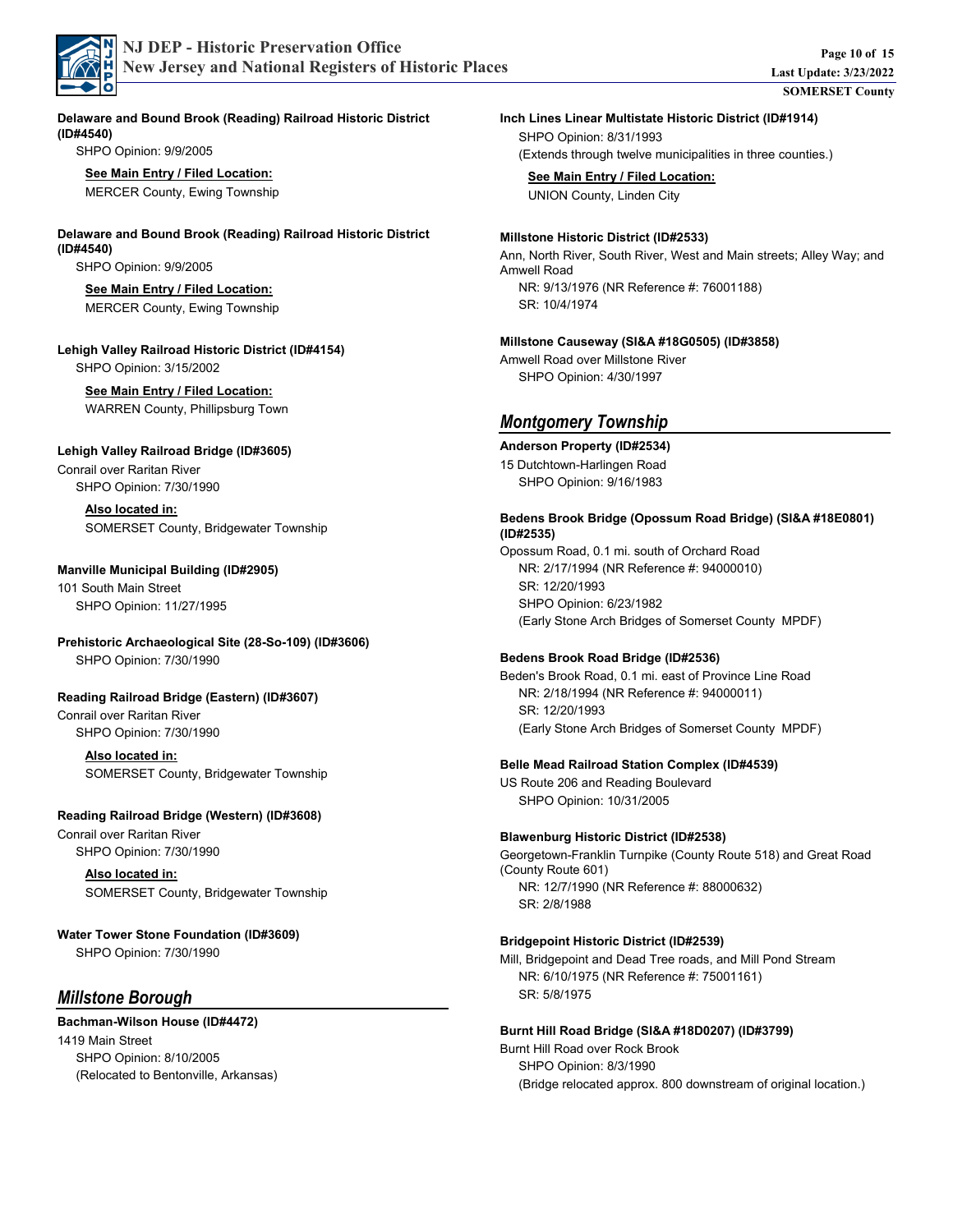

### **Cain Farmstead (ID#2540)**

West side of U.S. Route 206, just south of Dutchtown-Harligen Road SHPO Opinion: 9/16/1983 DOE: 2/12/1985

## **Camp Meeting Road Bridge (SI&A # 1850160) (ID#4544)**

Camp Meeting Road Bridge over CSX Trenton Line. SHPO Opinion: 10/31/2005

## **Cornelius Ten Broeck House (ID#147)**

62 Opossum Road SHPO Opinion: 4/1/1999

### **Delaware and Bound Brook (Reading) Railroad Historic District (ID#4540)**

SHPO Opinion: 9/9/2005

## **See Main Entry / Filed Location:**

MERCER County, Ewing Township

# **Henry Drake House (ID#148)**

377 Bridgepoint Road SHPO Opinion: 4/1/1999 (Previous SHPO Opinion 6/23/82)

#### **Dutchtown Historic District (ID#2542)**

Dutchtown-Harlingen Road, Dutchtown-Zion Road, NJ Route 13 SHPO Opinion: 6/23/1982

### **Fox Brook Bridge SI&A # (EO306) (ID#2543)**

Harlingen Road over a Tributary of Pike Run (a.k.a Fox Brook) SHPO Opinion: 9/16/1983 DOE: 2/12/1985 (Demolished, a.k.a. Harlingen Road Bridge)

### **Mettler-Garretson House (ID#2544)**

US Route 206 SHPO Opinion: 6/23/1982 (Previously opinioned as P.W. Garrison House (Site 37))

### **Griggstown Historic District (ID#2496)**

Canal Road SR: 6/21/1984 NR: 8/2/1984 (NR Reference #: 84002798)

## **See Main Entry / Filed Location:**

SOMERSET County, Franklin Township

### **Dirck Gulick House (ID#2545)**

506 Belle Mead-Blawenburg Road (County Rte. 601) COE: 12/3/1990 SR: 10/28/2003 NR: 12/11/2003 (NR Reference #: 03001285)

### **Andrew Hageman House (Site 79) (ID#2546)**

Belle Mead - Blawenburg Road SHPO Opinion: 6/23/1982

### Hollow Road **Samuel Hageman House (Site 70) (ID#2547)**

SHPO Opinion: 6/23/1982

### **Harlingen Reformed Church (ID#4244)**

US Route 206 and Dutchtown-Harlingen Road COE: 12/1/2003

#### **Harlingen Historic District (ID#2548)**

Roughly bounded by Harlingen-Dutchtown, Harlingen, and Rutland roads, Maple Street SHPO Opinion: 6/23/1982 DOE: 7/5/1985 COE: 7/18/2019 SR: 6/3/2021 (a.k.a Harlingen Village)

#### **Harlingen New School (ID#2549)**

2152 US Route 206 SHPO Opinion: 9/16/1983 DOE: 2/12/1985

#### **Hendrick Lane / Dr. Van Kirk House (Site 64) (ID#2550)**

Bedens Brook and Province Line Road SHPO Opinion: 6/23/1982

#### **Hoagland House (Site 39) (ID#2551)**

Dutchtown-Harligen Road, 0.2 mi. west of Holly Drive SHPO Opinion: 6/23/1982

# DOE: 2/12/1985 **Houghton Farmstead [Site] (ID#2552)**

SHPO Opinion: 9/16/1983

### SHPO Opinion: 8/31/1993 (Extends through twelve municipalities in three counties.) **Inch Lines Linear Multistate Historic District (ID#1914)**

**See Main Entry / Filed Location:** UNION County, Linden City

# County Route 518 **Jacob Lane House (Site 54) (ID#2553)**

SHPO Opinion: 6/23/1982

#### Franklin Turnpike and Province Line Road **Widow Lane House (Site 238) (ID#2554)**

SHPO Opinion: 6/23/1982

# **Maplewood (John A. Voorhees House) (ID#376)**

Burnt Hill Road at Rock Brook SHPO Opinion: 10/22/1997 SR: 6/1/2000 NR: 8/24/2000 (NR Reference #: 00000960) (Destroyed by fire 11/19/2011)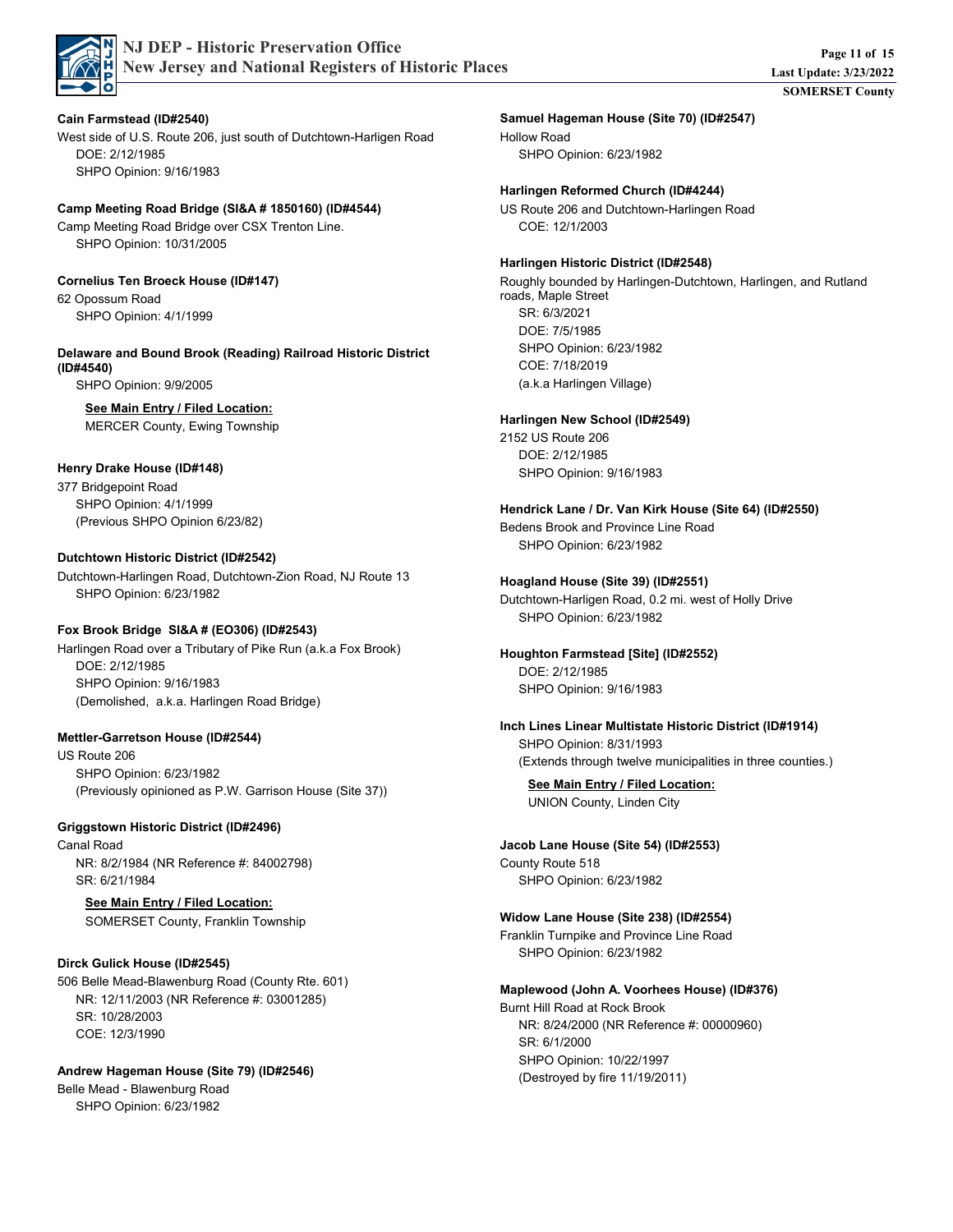

**Wilson Mettler Farmstead (ID#2555)**

US Route 206 SHPO Opinion: 9/16/1983 DOE: 2/12/1985

#### **Mount Zion African Methodist Episcopal (AME) Church (ID#2556)**

189 Hollow Road SHPO Opinion: 6/23/1982 COE: 4/22/2016 SR: 10/18/2018 NR: 6/7/2021 (NR Reference #: SG100006611) (a.k.a Skillman AME Church; In SHPO Opinion Site # 73)

#### **New Jersey State Village for Epileptics Historic District (New Jersey Neuro-Psychiatric Institute) (ID#3450)**

Burnt Hill, Rock Brook, Orchard and Skillman, Belle Mead-Blawenburg roads

(Extensive Demolition; NOT ELIGIBLE as per SHPO Opinion 4/30/2012; D2012-221 (Original SHPO Opinion: 10/22/1997))

#### **Province Line Road Bridge (SI&A #18C0104) (ID#3825)**

Over Bedens Brook SHPO Opinion: 3/4/1991 (Demolished)

> **Also located in:** MERCER County, Hopewell Borough

#### **Reformed Dutch Church of Blawenburg (ID#2537)**

424 County Route 518 SR: 7/22/1985 NR: 9/5/1985 (NR Reference #: 85002004)

#### **River Road Historic Rural District (ID#2558)**

River Road from US Route 206 north to Hillsborough Road SR: 1/29/1991 NR: 3/21/1991 (NR Reference #: 91000256)

**Also located in:** SOMERSET County, Hillsborough Township

#### **Rock Brook Bridge (SI&A #18B0301) (ID#2559)**

Long Hill Road at Dutchtown-Zion Road SR: 12/20/1993 NR: 2/18/1994 (NR Reference #: 94000012) (Early Stone Arch Bridges of Somerset County MPDF)

# **Schomp Hotel Site and Barn (Site 15p) (ID#2560)**

Harlingen SHPO Opinion: 9/16/1983 DOE: 7/5/1985

#### **Skillman-Applegate Farmstead (ID#2561)**

Cherry Valley Road SHPO Opinion: 9/16/1983 DOE: 2/12/1985

#### **John B. Stryker Farmstead (ID#2563)**

US Route 206 and Belle Mead-Griggstown Road SHPO Opinion: 9/16/1983 DOE: 2/12/1985

#### **John "Tory" VanDike Farmstead (ID#2564)**

US Route 206 opposite Rutland Road SHPO Opinion: 9/16/1983 DOE: 2/12/1985

Dutchtown-Harlingen Road SHPO Opinion: 6/23/1982 **Van Middlesworth House (Site 41) (ID#2565)**

Harlingen Road **Van Nuys House (Site 49) (ID#2566)**

SHPO Opinion: 6/23/1982

Blawenburg Road SHPO Opinion: 6/23/1982 **Van Pelt House and Cemetery (Site 47) (ID#2567)**

#### Hollow Road and County Route 518 **Abraham Voorhees House (Site 69) (ID#2568)**

SHPO Opinion: 6/23/1982

#### County Route 518 **Judge Voorhees House (Site 507) (ID#2569)**

SHPO Opinion: 6/23/1982

# Province Line Road **Lillian Voorhees House and Barn (Site 97) (ID#2570)**

SHPO Opinion: 6/23/1982

US Route 206 SHPO Opinion: 9/16/1983 DOE: 2/12/1985 **Voorhees-Vreeland Structure (ID#2571)**

## **Washington Well Farm (ID#2572)**

County Route 518 SHPO Opinion: 9/16/1983 DOE: 2/12/1985

#### **Wyckoff-Stryker Farmstead (ID#3529)**

88 Orchard Road SHPO Opinion: 9/3/1986 (Previous SHPO Opinion 6/28/82 for Abraham Stryker House.)

# *North Plainfield Borough*

43-45 Craig Place SHPO Opinion: 9/7/2004 **First German Reformed Church (ID#4312)**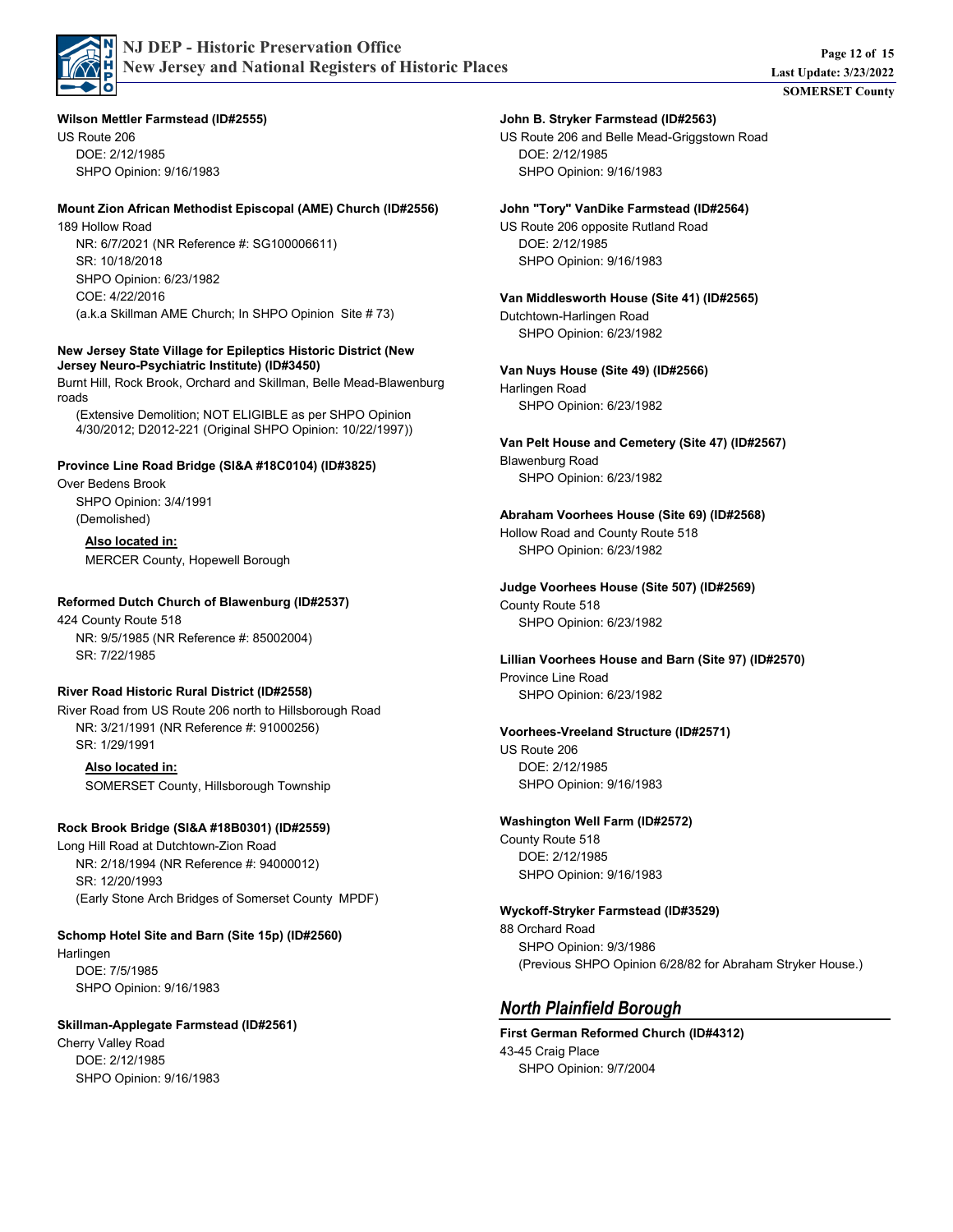

### **Green Brook Park (ID#3551)**

Between Parkview, Tappan, and Myrtle avenues (north) Myrtle Avenue and West Front Street (south) Clinton Avenue (west) and Brookside Plae (east)

SHPO Opinion: 6/20/2000 SR: 3/8/2004 NR: 5/14/2004 (NR Reference #: 04000437)

### **See Main Entry / Filed Location:**

UNION County, Plainfield City

### **VanDerventer/Brunson House (ID#4249)**

614 Greenbrook Road COE: 5/14/1993 SR: 3/8/2004 NR: 10/27/2004 (NR Reference #: 04001191) (a.k.a. Vermeule Mansion)

### **Washington Park Historic District (ID#2574)**

Rockview Terrace; Park Place; Linden, Mercer, Myrtle, Orchard, Rockview, Sycamore, Washington and Willow avenues SR: 3/4/1987 NR: 4/9/1987 (NR Reference #: 87000603)

# *Peapack and Gladstone Borough*

Highland Avenue SHPO Opinion: 8/8/2000 COE: 6/14/1993 **Blairsden (ID#3732)**

> **Also located in:** SOMERSET County, Far Hills Borough

## **County Route 512 Bridge (ID#5032)**

County Route 512 over NJ Transit Gladstone Branch, MP 40.24 SHPO Opinion: 10/20/2010

### **Moses Craig Limekilns (ID#5411)**

122 Main Street COE: 2/17/2015 SR: 10/29/2018 NR: 4/11/2019 (NR Reference #: SG100003610) (a.k.a. Peapack Limekilns)

#### **Gladstone Branch of the Delaware, Lackawanna and Western (DL&W) Railroad Historic District (ID#5030)**

NJ Transit Gladstone Line between Peapack and Gladstone Borough and Summit City SHPO Opinion: 10/20/2010

# **Also located in:**

MORRIS County, Long Hill Township SOMERSET County, Bernards Township SOMERSET County, Bernardsville Borough SOMERSET County, Far Hills Borough UNION County, Berkeley Heights Township UNION County, New Providence Borough UNION County, Summit City

### **Gladstone Railroad Station (ID#2577)**

### Main Street

SHPO Opinion: 9/1/1978 SR: 3/17/1984 NR: 6/22/1984 (NR Reference #: 84002792) (Thematic Nomination of Operating Passenger Railroad Stations [ID#5080])

### **Natirar Estate [Historic District] (ID#4089)**

County Route 512 COE: 10/25/2002

> **Also located in:** SOMERSET County, Bedminster Township SOMERSET County, Far Hills Borough

### **North Branch Raritan River Bridge (ID#3447)**

NJ Transit Gladstone Branch over North Branch Raritan River, Milepost 40.21

SHPO Opinion: 2/3/1999 (a.k.a. Hogback Bridge, Previous SHPO Opinion 4/14/97. Demolished)

**See Main Entry / Filed Location:**

SOMERSET County, Far Hills Borough

## **Peapack Brook Rural Industrial Historic District (ID#3452)**

Old Dutch and Peapack roads SHPO Opinion: 5/2/1997

**See Main Entry / Filed Location:**

SOMERSET County, Bedminster Township

## **Peapack Brook Bridge (ID#249)**

NJ Transit Gladstone Line, Milepost 40.82 over Peapack Brook SHPO Opinion: 2/3/1999

## **Peapack Brook Bridge (ID#250)**

NJ Transit Gladstone Line, Milepost 41.99 over Peapack Brook SHPO Opinion: 2/3/1999

# *Raritan Borough*

#### **Central Railroad of New Jersey Main Line Corridor Historic District (ID#3500)**

Railroad right-of-way from Phillipsburg to Bayonne, including all associated features

SHPO Opinion: 7/19/1991 DOE: 11/30/1995 (Historic district extends through 29 municipalities in 5 counties)

## **See Main Entry / Filed Location:**

WARREN County, Phillipsburg Town

## **D.R. Kinyon House (ID#3631)**

810 Old York Road SHPO Opinion: 8/14/2000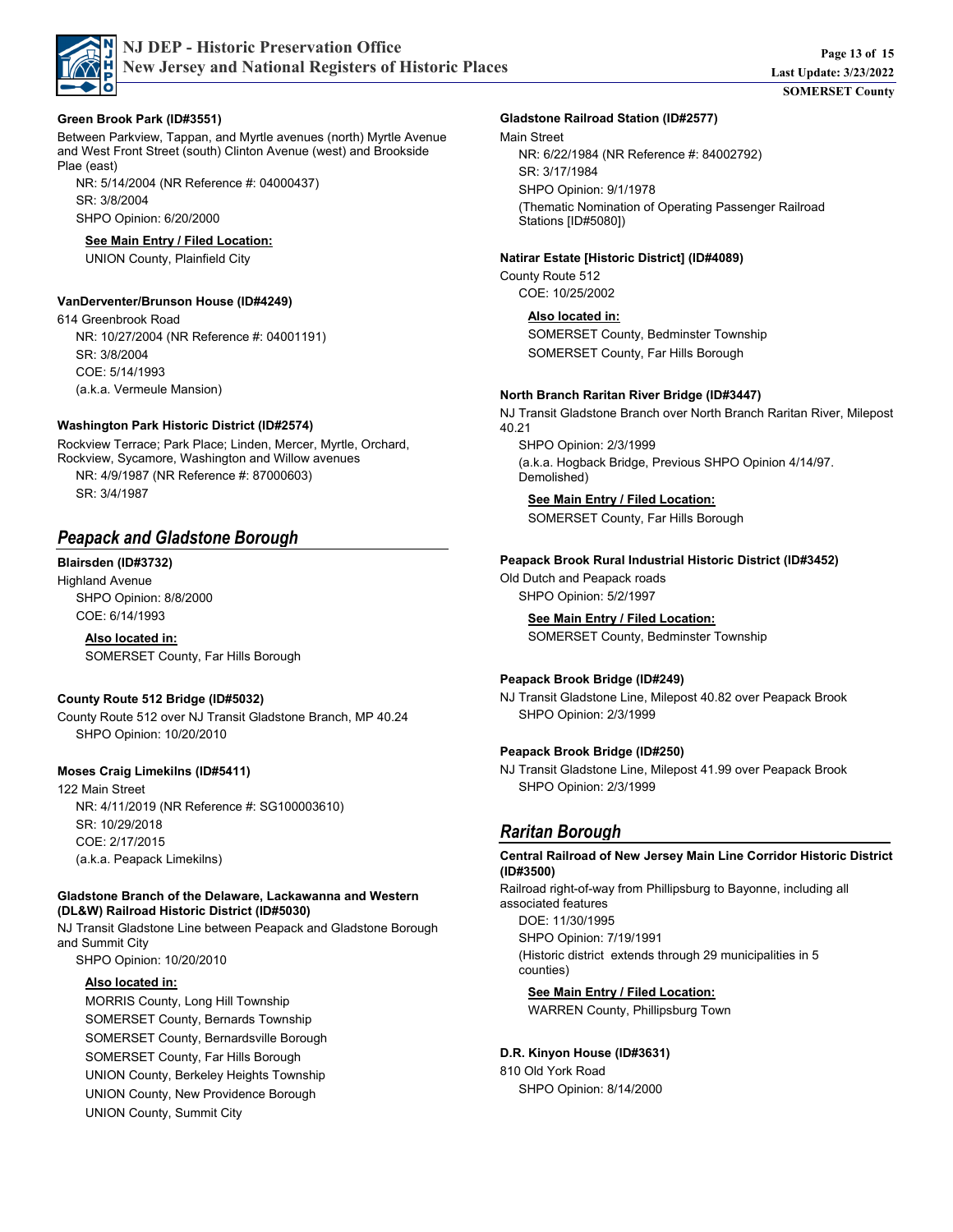

### **General John Frelinghuysen House (ID#2578)**

Somerset Street and Wyckoff Avenue SR: 2/1/1971 NR: 3/4/1971 (NR Reference #: 71000513)

## **J.S. Davenport House (ID#3634)**

804 Old York Road SHPO Opinion: 8/14/2000

SHPO Opinion: 8/27/2001 **Lyman Street Prehistoric archaeological site (28-So-127) (ID#3859)**

## **Raritan Water Power Canal Historic District (ID#3633)**

SHPO Opinion: 8/27/2001 (Previous SHPO Opinion 7/14/00)

# **See Main Entry / Filed Location:**

SOMERSET County, Bridgewater Township

## **Raritan Bridge (Nevius Street Bridge) (SI&A #18E0801) (ID#2526)**

Nevius Street over the Raritan River SR: 9/11/1992 NR: 11/12/1992 (NR Reference #: 92001256) (Metal Truss Bridges of Somerset County MPDF)

#### **See Main Entry / Filed Location:**

SOMERSET County, Hillsborough Township

### **Raritan Railroad Station (ID#2579)**

Between Anderson and Thompson streets SHPO Opinion: 2/21/1979 SR: 3/17/1984 NR: 6/22/1984 (NR Reference #: 84002824) (Thematic Nomination of Operating Passenger Railroad Stations [ID#5080])

### **Relief Hose Company No. 2 Engine House (ID#3563)**

16 Anderson Street COE: 6/28/1999 SR: 10/18/2000 NR: 12/14/2000 (NR Reference #: 00001466)

#### **Third Dutch Reformed Church (ID#4737)**

10 West Somerset Street COE: 8/30/2007

# *Rocky Hill Borough*

### **Rocky Hill Historic District (ID#2580)**

Washington Street; Montgomery, Crescent, and Princeton avenues SR: 1/14/1982 NR: 7/8/1982 (NR Reference #: 82003304)

### **Also located in:**

SOMERSET County, Franklin Township

# *Somerville Borough*

Railroad right-of-way from Phillipsburg to Bayonne, including all associated features SHPO Opinion: 7/19/1991 DOE: 11/30/1995 (Historic district extends through 29 municipalities in 5 counties) **Central Railroad of New Jersey Main Line Corridor Historic District (ID#3500) See Main Entry / Filed Location:** WARREN County, Phillipsburg Town 65 Washington Place SR: 9/11/1970 NR: 1/25/1971 (NR Reference #: 71000514) **Old Dutch Parsonage (ID#2581)** US Route 206 over Raritan River SHPO Opinion: 4/18/1995 **Raritan River Bridge (SI&A #1810170) (ID#2904) See Main Entry / Filed Location:** SOMERSET County, Hillsborough Township 228 Altamont Place SR: 11/24/1998 NR: 12/31/1998 (NR Reference #: 98001572) **J. Harper Smith Mansion (ID#130)** 61 Central Avenue SHPO Opinion: 6/9/1998 **Somerville Motor Vehicle Inspection Station (ID#2586)** Main Street between Grove and North Bridge streets SR: 5/26/1989 NR: 9/7/1989 (NR Reference #: 89001216) **Somerset Court House Green (ID#2582)** 41 Veterans Memorial Drive SHPO Opinion: 2/21/1979 **Somerville Railroad Station (ID#2583)** 25 West End Avenue COE: 2/8/2005 SR: 12/20/2007 NR: 3/5/2008 (NR Reference #: 08000137) (a.k.a. Somerville Borough Hall) **Daniel Robert House (ID#4400)** Bridge, North Bridge, Mercer, Cliff, High, Mountain streets SHPO Opinion: 5/20/1991 COE: 4/16/2009 (COE expands boundaries of Historic District to include Somerville New Cemetery) **Somerville Historic District (ID#3618)**